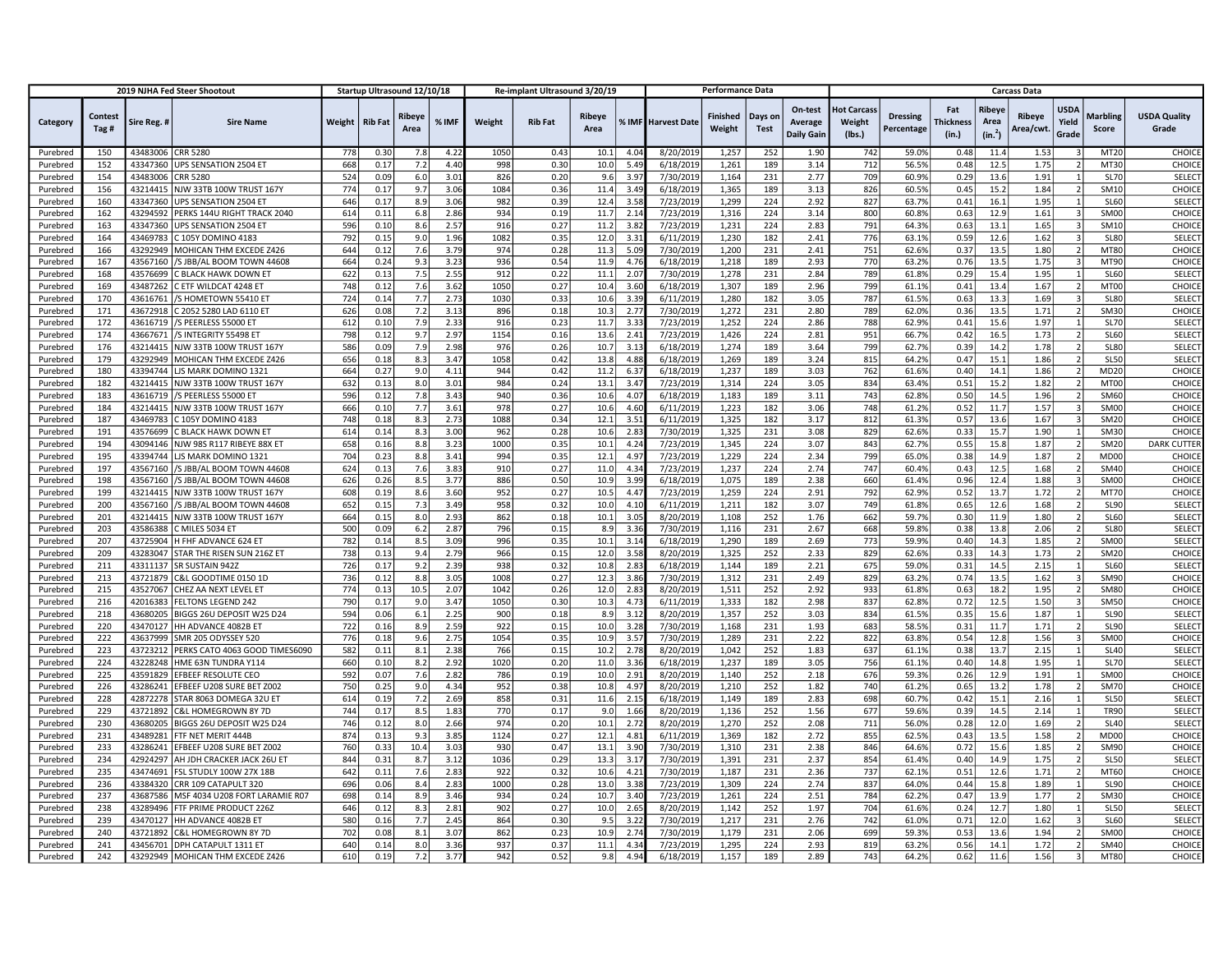|                      |                 |                      | 2019 NJHA Fed Steer Shootout                     |            |                | Startup Ultrasound 12/10/18 |                  |            | Re-implant Ultrasound 3/20/19 |                       |                  |                           | <b>Performance Data</b>   |                        |                                         |                                        |                               |                           |                                       | <b>Carcass Data</b> |                               |                            |                              |
|----------------------|-----------------|----------------------|--------------------------------------------------|------------|----------------|-----------------------------|------------------|------------|-------------------------------|-----------------------|------------------|---------------------------|---------------------------|------------------------|-----------------------------------------|----------------------------------------|-------------------------------|---------------------------|---------------------------------------|---------------------|-------------------------------|----------------------------|------------------------------|
| Category             | Contest<br>Tag# | Sire Reg. #          | <b>Sire Name</b>                                 | Weight     | <b>Rib Fat</b> | Ribeye<br>Area              | % IMF            | Weight     | <b>Rib Fat</b>                | <b>Ribeye</b><br>Area |                  | <b>% IMF Harvest Date</b> | <b>Finished</b><br>Weight | Days on<br><b>Test</b> | On-test<br>Average<br><b>Daily Gain</b> | <b>Hot Carcass</b><br>Weight<br>(Ibs.) | <b>Dressing</b><br>Percentage | Fat<br>Thickness<br>(in.) | Ribeye<br>Area<br>(in. <sup>2</sup> ) | Ribeye<br>Area/cwt  | <b>USDA</b><br>Yield<br>Grade | <b>Marbling</b><br>Score   | <b>USDA Quality</b><br>Grade |
| Purebred             | 243             | 43289496             | FTF PRIME PRODUCT 226Z                           | 792        | MISSED         | MISSED                      | 2.10             | 1090       | 0.43                          | 11.8                  | 4.1              | 6/11/2019                 | 1,226                     | 182                    | 2.39                                    | 782                                    | 63.8%                         | 0.51                      | 12.9                                  | 1.65                |                               | SM90                       | CHOICE                       |
| Purebred             | 245             | 42834201             | KJ HVH 33N REDEEM 485T ET                        | 588        | 0.10           | 7.6                         | 3.20             | 868        | 0.29                          | 10.3                  | 3.7              | 7/30/2019                 | 1,215                     | 231                    | 2.71                                    | 718                                    | 59.1%                         | 0.50                      | 12.5                                  | 1.74                |                               | SL90                       | SELECT                       |
| Purebred             | 246             | 43379349             | SHF ACCESS Y90 A216                              | 606        | 0.08           | 9.2                         | 2.61             | 768        | 0.11                          | 12.4                  | 2.6              | 7/30/2019                 | 1,190                     | 231                    | 2.53                                    | 732                                    | 61.5%                         | 0.48                      | 13.8                                  | 1.89                |                               | SM30                       | CHOICE                       |
| Purebred             | 247             | 43670819             | HME 2037Z 7003T ADVANCE C17 ET                   | 584        | 0.07           | 7.5                         | 1.76             | 750        | 0.12                          | 9.2                   | 2.5              | 8/20/2019                 | 1,123                     | 252                    | 2.14                                    | 648                                    | 57.7%                         | 0.32                      | 12.4                                  | 1.92                |                               | <b>SL40</b>                | <b>SELECT</b>                |
| Purebrec             | 252             | 43670819             | HME 2037Z 7003T ADVANCE C17 ET                   | 504        | 0.08           | 6.7                         | 3.09             | 758        | 0.18                          | 10.2                  | 3.6              | 7/23/2019                 | 1,151                     | 224                    | 2.89                                    | 743                                    | 64.5%                         | 0.69                      | 13.                                   | 1.81                |                               | <b>SL90</b>                | CHOICE                       |
| Purebred             | 253             | 43286241             | EFBEEF U208 SURE BET Z002                        | 788        | 0.20           | 9.3                         | 1.84             | 1026       | 0.38                          | 11.0                  | 4.1              | 7/30/2019                 | 1,312                     | 231                    | 2.27                                    | 809                                    | 61.7%                         | 0.60                      | 13.5                                  | 1.67                |                               | <b>SM60</b>                | CHOICE                       |
| Purebred             | 254             | 43264936             | WORR OWEN TANKERAY Y79D ET                       | 658        | 0.13           | 9.2                         | 2.63             | 890        | 0.21                          | 10.3                  | 2.9              | 7/30/2019                 | 1,247                     | 231                    | 2.55                                    | 750                                    | 60.1%                         | 0.43                      | 14.7                                  | 1.95                |                               | <b>SL60</b>                | SELECT                       |
| Purebred             | 256             | 43667055             | FTF RED BULL 607D                                | 820        | 0.20           | 10.5                        | 2.85             | 1076       | 0.26                          | 13.4                  | 3.3              | 7/23/2019                 | 1,333                     | 224                    | 2.29                                    | 832                                    | 62.4%                         | 0.38                      | 16.3                                  | 1.96                |                               | <b>SM60</b>                | CHOICE                       |
| Purebred             | 257             | 43703019             | CHURCHILL PILGRIM 632D ET                        | 688        | 0.11           | 8.8                         | 3.03             | 816        | 0.16                          | 10.3                  | 3.1              | 7/23/2019                 | 1,210                     | 224                    | 2.33                                    | 733                                    | 60.6%                         | 0.51                      | 13.6                                  | 1.85                |                               | <b>SL80</b>                | <b>SELECT</b>                |
| Purebred             | 259             | 43182570             | FTF PROSPECTOR 145Y                              | 710        | 0.32           | 8.1                         | 3.70             | 970        | 0.52                          | 10.3                  | 5.3              | 6/18/2019                 | 1,064                     | 189                    | 1.87                                    | 661                                    | 62.1%                         | 0.61                      | 11.5                                  | 1.75                |                               | MT60                       | CHOICE                       |
| Purebred             | 260             | 43576476             | G 103 FORTE 555                                  | 652        | 0.08           | 7.6                         | 2.74             | 814        | 0.11                          | 9.5                   | 3.0              | 8/20/2019                 | 1,123                     | 252                    | 1.87                                    | 656                                    | 58.4%                         | 0.18                      | 11.3                                  | 1.72                |                               | <b>SL40</b>                | SELECT                       |
| Purebred             | 261             | 43383715             | FTF QUALITY BEEF 330A                            | 866        | 0.29           | 10.3                        | 3.8              | 1182       | 0.44                          | 13.7                  | 3.4              | 6/18/2019                 | 1,449                     | 189                    | 3.08                                    | 903                                    | 62.3%                         | 0.43                      | 16.4                                  | 1.82                |                               | <b>SM00</b>                | CHOICE                       |
| Purebred             | 263             | 43594696             | HUTH FTF TORQUE C002                             | 738        | 0.39           | 8.7                         | 3.51             | 1042       | 0.50                          | 11.4                  | 3.7              | 6/11/2019                 | 1,236                     | 182                    | 2.74                                    | 816                                    | 66.0%                         | 0.78                      | 14.3                                  | 1.75                |                               | SL90                       | SELECT                       |
| Purebred             | 267             | 43091736             | EFBEEF TFL U208 TESTED X651 ET                   | 702        | 0.20           | 8.1                         | 2.99             | 926        | 0.35                          | 10.1                  | 3.5              | 8/20/2019                 | 1,024                     | 252                    | 1.28                                    | 680                                    | 66.4%                         | 0.39                      | 12.5                                  | 1.84                |                               | <b>SM70</b>                | <b>DARK CUTTER</b>           |
| Purebred             | 268             | 43570345             | DOSS 106A CHALLENGER DHC7                        | 684        | 0.17           | 8.4                         | 3.1              | 1008       | 0.42                          | 11.4                  | 3.4              | 7/23/2019                 | 1,328                     | 224                    | 2.87                                    | 844                                    | 63.6%                         | 0.47                      | 15.3                                  | 1.81                |                               | <b>SL80</b>                | <b>SELECT</b>                |
| Purebred             | 269             | 42593689             | MSU TCF REVOLUTION 4R                            | 708        | 0.30           | 9.6                         | 4.26             | 940        | 0.38                          | 11.4                  | 4.1              | 7/23/2019                 | 1,229                     | 224                    | 2.33                                    | 781                                    | 63.5%                         | 0.82                      | 13.9                                  | 1.78                |                               | MT20                       | CHOICE                       |
| Purebred             | 270             | 43655282             | RANGELINE 17Y PENDLETON 704C                     | 750        | 0.11           | 9.4                         | 2.35             | 960        | 0.32                          | 11.5                  | 2.9              | 7/23/2019                 | 1,288                     | 224                    | 2.40                                    | 801                                    | 62.2%                         | 0.42                      | 14.5                                  | 1.81                |                               | <b>SL70</b>                | SELECT                       |
| Purebred             | 272             | 43780622             | WLB MR CANADA 10Z 15B                            | 832        | 0.13           | 9.0                         | 1.98             | 1118       | 0.21                          | 11.8                  | 2.4              | 6/11/2019                 | 1,365                     | 182                    | 2.93                                    | 848                                    | 62.1%                         | 0.42                      | 14.7                                  | 1.73                |                               | <b>SL50</b>                | SELECT                       |
| Purebred             | 274             | 43084552             | TH 223 71I CONQUER 409X ET                       | 682        | 0.05           | 7.7                         | 2.16             | 774        | 0.06                          | 9.9                   | 2.0              | 8/20/2019                 | 1,153                     | 252                    | 1.87                                    | 666                                    | 57.7%                         | 0.27                      | 13.6                                  | 2.05                |                               | <b>TR90</b>                | STANDARD                     |
| Purebred             | 275             | 43470127             | HH ADVANCE 4082B ET                              | 732        | 0.17           | 9.2                         | 1.89             | 1018       | 0.22                          | 11.7                  | 2.9              | 6/11/2019                 | 1,274                     | 182                    | 2.98                                    | 771                                    | 60.5%                         | 0.46                      | 13.3                                  | 1.72                |                               | <b>SL60</b>                | SELECT                       |
| Purebred             | 276             | 43534458             | R&R SUNSHINE 58B                                 | 512        | 0.18           | 6.9                         | 3.24             | 724        | 0.28                          | 9.0                   | 4.0              | 7/30/2019                 | 1,024                     | 231                    | 2.21                                    | 628                                    | 61.4%                         | 0.83                      | 14.1                                  | 2.24                |                               | <b>SM70</b>                | CHOICE                       |
| Purebred             | 277             | 43092364             | CHURCHILL SENSATION 028X                         | 766        | 0.28           | 9.4                         | 3.79             | 1074       | 0.47                          | 12.6                  | 4.4              | 6/18/2019                 | 1,309                     | 189                    | 2.87                                    | 821                                    | 62.7%                         | 0.60                      | 13.9                                  | 1.69                |                               | MT00                       | CHOICE                       |
| Purebred             | 278             | 43474691             | FSL STUDLY 100W 27X 18B                          | 676        | 0.09           | 7.9                         | 2.99             | 958        | 0.29                          | 11.8                  | 3.6              | 7/23/2019                 | 1,286                     | 224                    | 2.72                                    | 798                                    | 62.1%                         | 0.68                      | 13.0                                  | 1.63                |                               | <b>SM20</b>                | CHOICE                       |
| Purebred             | 279             | 43383764             | FTF VALUE ADDED 369A                             | 672        | 0.26           | 8.1                         | 2.49             | 884        | 0.39                          | 10.1                  | 3.7              | 6/18/2019                 | 1,011                     | 189                    | 1.79                                    | 612                                    | 60.5%                         | 0.48                      | 10.8                                  | 1.76                |                               | <b>SM70</b>                | CHOICE                       |
| Purebred             | 281             | 43561961             | ABRA 74Y SCORE 1C ET                             | 678        | 0.20           | 8.4                         | 3.48             | 974        | 0.37                          | 10.2                  | 1.7 <sub>0</sub> | 7/23/2019                 | 1,295                     | 224                    | 2.76                                    | 800                                    | 61.8%                         | 0.54                      | 14.2                                  | 1.78                |                               | <b>SL60</b>                | <b>SELECT</b>                |
| Purebred             | 282             | 42891459             | TFR CYRUS 225 ET                                 | 642        | 0.04           | 8.5                         | 2.24             | 880        | 0.12                          | 12.9                  | 2.2              | 7/23/2019                 | 1,254                     | 224                    | 2.73                                    | 781                                    | 62.3%                         | 0.39                      | 18.1                                  | 2.31                |                               | SL90                       | <b>SELECT</b>                |
| Purebred             | 283             | 43711600             | R EXCITEMENT 4356                                | 744        | 0.28           | 8.4                         | 4.06             | 962        | 0.43                          | 10.6                  | 5.2              | 7/30/2019                 | 1,247                     | 231                    | 2.18                                    | 755                                    | 60.5%                         | 0.86                      | 12.2                                  | 1.62                |                               | <b>SLA70</b>               | PRIME                        |
| Purebred             | 287             | 43383730             | FTF LOGIC 339A                                   | 628        | 0.14           | 8.2                         | 3.69             | 886        | 0.40                          | 10.3                  | 4.3              | 7/30/2019                 | 1,213                     | 231                    | 2.53                                    | 754                                    | 62.2%                         | 0.78                      | 12.5                                  | 1.66                |                               | <b>SM80</b>                | CHOICE                       |
| Purebred             | 288             | 43379596             | FTF REVOLUTION 2429Z ET                          | 692        | 0.23           | 8.9                         | 3.15             | 960        | 0.32                          | 11.6                  | 4.2              | 7/23/2019                 | 1,263                     | 224                    | 2.55                                    | 795                                    | 62.9%                         | 0.45                      | 16.8                                  | 2.12                |                               | <b>SM70</b>                | CHOICE                       |
| Purebred             | 290             | 43381500             | BAR JZ FREEDOM 264A                              | 872        | 0.22           | 10.1                        | 2.85             | 1148       | 0.40                          | 13.2                  | 3.8              | 6/11/2019                 | 1,299                     | 182                    | 2.34                                    | 812                                    | 62.5%                         | 0.46                      | 13.4                                  | 1.66                |                               | <b>SL70</b>                | SELECT                       |
| Purebred             | 291             |                      | 43723212 PERKS CATO 4063 GOOD TIMES6090          | 590        | 0.14           | 8.4                         | 3.76             | 862        | 0.31                          | 10.5                  | 3.9              | 7/23/2019                 | 1,146                     | 224                    | 2.48                                    | 723                                    | 63.1%                         | 0.45                      | 14.5                                  | 2.00                |                               | <b>SL60</b>                | SELECT                       |
| Purebred             | 292             |                      | 43182570 FTF PROSPECTOR 145Y                     | 654        | 0.18           | 7.8                         | 4.04             | 934        | 0.28                          | 10.1                  | 4.6              | 7/30/2019                 | 1,171                     | 231                    | 2.24                                    | 707                                    | 60.4%                         | 0.38                      | 11.5                                  | 1.63                |                               | <b>SM30</b>                | CHOICE                       |
| Purebred             | 293             | 43289496             | FTF PRIME PRODUCT 226Z                           | 774        | 0.20           | 9.1                         | 3.80             | 1032       | 0.34                          | 10.8                  | 4.6              | 6/18/2019                 | 1,324                     | 189                    | 2.91                                    | 790                                    | 59.7%                         | 0.42                      | 16.2                                  | 2.05                |                               | <b>SM60</b>                | CHOICE                       |
| Purebred             | 294             |                      | 42797564 CRR ABOUT TIME 743                      | 850        | 0.14           | 10.4                        | 2.52             | 1166       | 0.22                          | 12.6                  | 3.0              | 6/11/2019                 | 1,447                     | 182                    | 3.28                                    | 908                                    | 62.8%                         | 0.31                      | 16.2                                  | 1.79                |                               | <b>SL70</b>                | <b>SELECT</b>                |
| Purebred             | 296             | 43383715             | <b>FTF QUALITY BEEF 330A</b>                     | 774        | 0.28           | 8.2                         | 3.74             | 980        | 0.29                          | 11.7                  | 3.7 <sub>0</sub> | 6/11/2019                 | 1,251                     | 182                    | 2.62                                    | 766                                    | 61.2%                         | 0.45                      | 13.6                                  | 1.78                |                               | <b>SM20</b>                | CHOICE                       |
| Purebred             | 297             |                      | 43379596   FTF REVOLUTION 2429Z ET               | 826        | 0.19           | 10.0                        | 2.96             | 1054       | 0.35                          | 12.2                  | 3.5              | 7/30/2019                 | 1,369                     | 231                    | 2.35                                    | 866                                    | 63.3%                         | 0.70                      | 15.6                                  | 1.80                |                               | <b>SM90</b>                | CHOICE                       |
| Purebred             | 299             |                      | 43609019 PERKS 129R INVEST RIGHT 5062ET          | 514        | 0.08           | 6.2                         | 3.02             | 714        | 0.17                          | 8.9                   | 3.3              | 8/20/2019                 | 1,146                     | 252                    | 2.51                                    | 661                                    | 57.7%                         | 0.42                      | 12.5                                  | 1.89                |                               | <b>SL90</b>                | SELECT                       |
| Purebred             | 300             |                      | 42588968 KJ C&L J119 LOGIC 023R ET               | 732        | 0.19           | 9.4                         | 2.04             | 1060       | 0.37                          | 11.6                  | 2.7              | 6/11/2019                 | 1,352                     | 182                    | 3.41                                    | 854                                    | 63.2%                         | 0.52                      | 15.2                                  | 1.78                |                               | SL90                       | SELECT                       |
| Purebred             | 301             | 42924297             | AH JDH CRACKER JACK 26U ET                       | 742        | 0.22           | 7.9                         | 3.3 <sub>0</sub> | 984        | 0.36                          | 12.6                  | 3.6              | 7/30/2019                 | 1,251                     | 231                    | 2.20                                    | 766                                    | 61.2%                         | 0.59                      | 14.4                                  | 1.88                |                               | <b>SM40</b>                | CHOICE                       |
| Purebred             | 304             | 43594696<br>43609019 | HUTH FTF TORQUE C002                             | 584        | 0.13           | 7.2<br>7.5                  | 3.14<br>3.34     | 850<br>830 | 0.28                          | 10.1                  | 2.2<br>3.9       | 7/30/2019                 | 1,156                     | 231<br>231             | 2.48                                    | 735<br>722                             | 63.6%<br>59.8%                | 0.55                      | 14.3                                  | 1.94<br>1.68        |                               | <b>SM90</b><br><b>SM00</b> | CHOICE<br>CHOICE             |
| Purebred             | 305<br>309      | 43543275             | PERKS 129R INVEST RIGHT 5062ET<br>BR DUNCAN 4142 | 614<br>736 | 0.13<br>0.23   | 9.4                         | 3.89             | 1038       | 0.25<br>0.35                  | 9.6<br>11.6           | 4.1              | 7/30/2019<br>7/30/2019    | 1,207                     | 231                    | 2.57<br>2.69                            | 826                                    | 60.9%                         | 0.43<br>0.40              | 12.1<br>15.5                          | 1.88                |                               | <b>SM40</b>                | CHOICE                       |
| Purebred<br>Purebred | 310             | 43589072             | NJW 135U 10Y HOMETOWN 73C ET                     | 600        | 0.04           | 7.9                         | 2.49             | 872        | 0.12                          | 9.2                   | 3.7              | 7/23/2019                 | 1,357<br>1,275            | 224                    | 3.01                                    | 758                                    | 59.5%                         | 0.35                      | 13.1                                  | 1.73                |                               | <b>SL80</b>                | SELECT                       |
|                      | 311             |                      | 43311137 SR SUSTAIN 942Z                         | 710        | 0.12           | 8.2                         | 3.15             | 1060       | 0.32                          | 9.9                   | 4.3              | 6/18/2019                 | 1,341                     | 189                    | 3.34                                    | 820                                    | 61.2%                         | 0.45                      | 13.5                                  | 1.65                |                               | <b>SM70</b>                | CHOICE                       |
| Purebred<br>Purebred | 312             | 42747350             | NF SUGAR SHACK P88 36S                           | 662        | 0.12           | 8.8                         | 2.46             | 900        | 0.23                          | 10.9                  | 2.5              | 7/23/2019                 | 1,208                     | 224                    | 2.44                                    | 775                                    | 64.1%                         | 0.53                      | 13.8                                  | 1.78                |                               | <b>SL60</b>                | SELECT                       |
| Purebred             | 314             | 43349446             | GENOA FOREMOST 12180                             | 592        | 0.12           | 7.8                         | 3.74             | 862        | 0.44                          | 9.8                   | 5.7              | 7/23/2019                 | 1,239                     | 224                    | 2.89                                    | 790                                    | 63.8%                         | 0.86                      | 13.1                                  | 1.66                |                               | MT70                       | CHOICE                       |
| Purebred             | 315             | 43698517             | WORR 67W AMERICAN HERO 8D ET                     | 588        | 0.03           | 7.4                         | 2.8C             | 872        | 0.18                          | 10.7                  | 2.3              | 7/30/2019                 | 1,226                     | 231                    | 2.76                                    | 734                                    | 59.9%                         | 0.50                      | 15.0                                  | 2.04                |                               | <b>SM00</b>                | CHOICE                       |
| Purebred             | 317             | 43489292             | FTF PORTERHOUSE 455B                             | 750        | 0.26           | 8.2                         | 3.84             | 1020       | 0.36                          | 9.8                   | 3.8              | 7/23/2019                 | 1,305                     | 224                    | 2.48                                    | 812                                    | 62.2%                         | 0.57                      | 14.9                                  | 1.84                |                               | <b>SM50</b>                | CHOICE                       |
| Purebred             | 318             | 43561252             | LCC SHF 0124 HAND SHAKE 4170                     | 620        | 0.14           | 7.0                         | 2.89             | 928        | 0.32                          | 10.4                  | 3.8              | 6/18/2019                 | 1,166                     | 189                    | 2.89                                    | 727                                    | 62.3%                         | 0.53                      | 12.8                                  | 1.77                |                               | <b>SM20</b>                | CHOICE                       |
| Purebred             | 319             |                      | 43672929 C 5280 DIVERSIFIED 6121 ET              | 698        | 0.14           | 7.4                         | 2.99             | 1000       | 0.19                          | 11.4                  | 4.1              | 7/30/2019                 | 1,198                     | 231                    | 2.16                                    | 745                                    | 62.2%                         | 0.32                      | 14.6                                  | 1.95                |                               | SM10                       | CHOICE                       |
| Purebred             | 320             |                      | 43457417 SULL TCC MR CUSTOM MADE 340 ET          | 698        | 0.09           | 7.4                         | 2.74             | 950        | 0.18                          | 9.6                   | 4.1              | 6/18/2019                 | 1,168                     | 189                    | 2.49                                    | 726                                    | 62.1%                         | 0.40                      | 12.4                                  | 1.71                |                               | <b>SM30</b>                | CHOICE                       |
| Purebred             | 321             | 42924297             | AH JDH CRACKER JACK 26U ET                       | 618        | 0.16           | 7.6                         | 3.56             | 794        | 0.18                          | 9.5                   | 3.7              | 7/30/2019                 | 1,164                     | 231                    | 2.36                                    | 733                                    | 63.0%                         | 0.38                      | 13.6                                  | 1.86                |                               | <b>SL80</b>                | SELECT                       |
| Purebred             | 322             | 43474691             | FSL STUDLY 100W 27X 18B                          | 624        | 0.12           | 7.3                         | 2.99             | 746        | 0.16                          | 10.4                  | 3.8              | 8/20/2019                 | 1,001                     | 252                    | 1.50                                    | 567                                    | 56.6%                         | 0.51                      | 11.3                                  | 1.99                |                               | <b>SL80</b>                | SELECT                       |
| Purebred             | 323             | 43570345             | DOSS 106A CHALLENGER DHC7                        | 692        | 0.13           | 8.2                         | 2.84             | 1014       | 0.30                          | 11.1                  | 2.9              | 7/23/2019                 | 1,392                     | 224                    | 3.13                                    | 859                                    | 61.7%                         | 0.56                      | 14.7                                  | 1.71                |                               | MT00                       | CHOICE                       |
| Purebred             | 328             | 43425085             | H/TSR/CHEZ/FULL THROTTLE ET                      | 722        | 0.14           | 8.3                         | 2.45             | 1004       | 0.27                          | 11.2                  | 2.9              | 8/20/2019                 | 1,492                     | 252                    | 3.06                                    | 952                                    | 63.8%                         | 0.48                      | 16.6                                  | 1.75                |                               | <b>SM30</b>                | CHOICE                       |
| Purebred             | 329             | 43691661             | SCHU-LAR 16D TRUMP 34T 4R                        | 638        | 0.21           | $8.1\,$                     | 3.28             | 884        | 0.38                          | 10.7                  | 4.3              | 7/30/2019                 | 1,262                     | 231                    | 2.70                                    | 770                                    | 61.0%                         | 0.58                      | 13.0                                  | 1.69                |                               | SM90                       | CHOICE                       |
| Purebred             | 330             | 43662248             | YV 15Z SUPER ZAM 22C                             | 704        | 0.13           | 9.1                         | 2.84             | 974        | 0.28                          | 9.5                   | 3.6              | 7/30/2019                 | 1,251                     | 231                    | 2.37                                    | 725                                    | 58.0%                         | 0.23                      | 14.8                                  | 2.05                |                               | <b>SL50</b>                | SELECT                       |
| Purebred             | 331             | 43594696             | HUTH FTF TORQUE C002                             | 858        | 0.28           | 9.6                         | 3.32             | 1156       | 0.34                          | 12.4                  | 3.8              | 6/11/2019                 | 1,373                     | 182                    | 2.83                                    | 849                                    | 61.8%                         | 0.53                      | 14.3                                  | 1.69                |                               | SM90                       | CHOICE                       |
| Purebred             | 332             |                      | 43700837 R & R DEMSEY 20D                        | 646        | 0.14           | 9.0                         | 2.93             | 910        | 0.23                          | 10.8                  | 3.90             | 7/23/2019                 | 1,292                     | 224                    | 2.88                                    | 784                                    | 60.7%                         | 0.44                      | 15.0                                  | 1.92                |                               | SM00                       | CHOICE                       |
|                      |                 |                      |                                                  |            |                |                             |                  |            |                               |                       |                  |                           |                           |                        |                                         |                                        |                               |                           |                                       |                     |                               |                            |                              |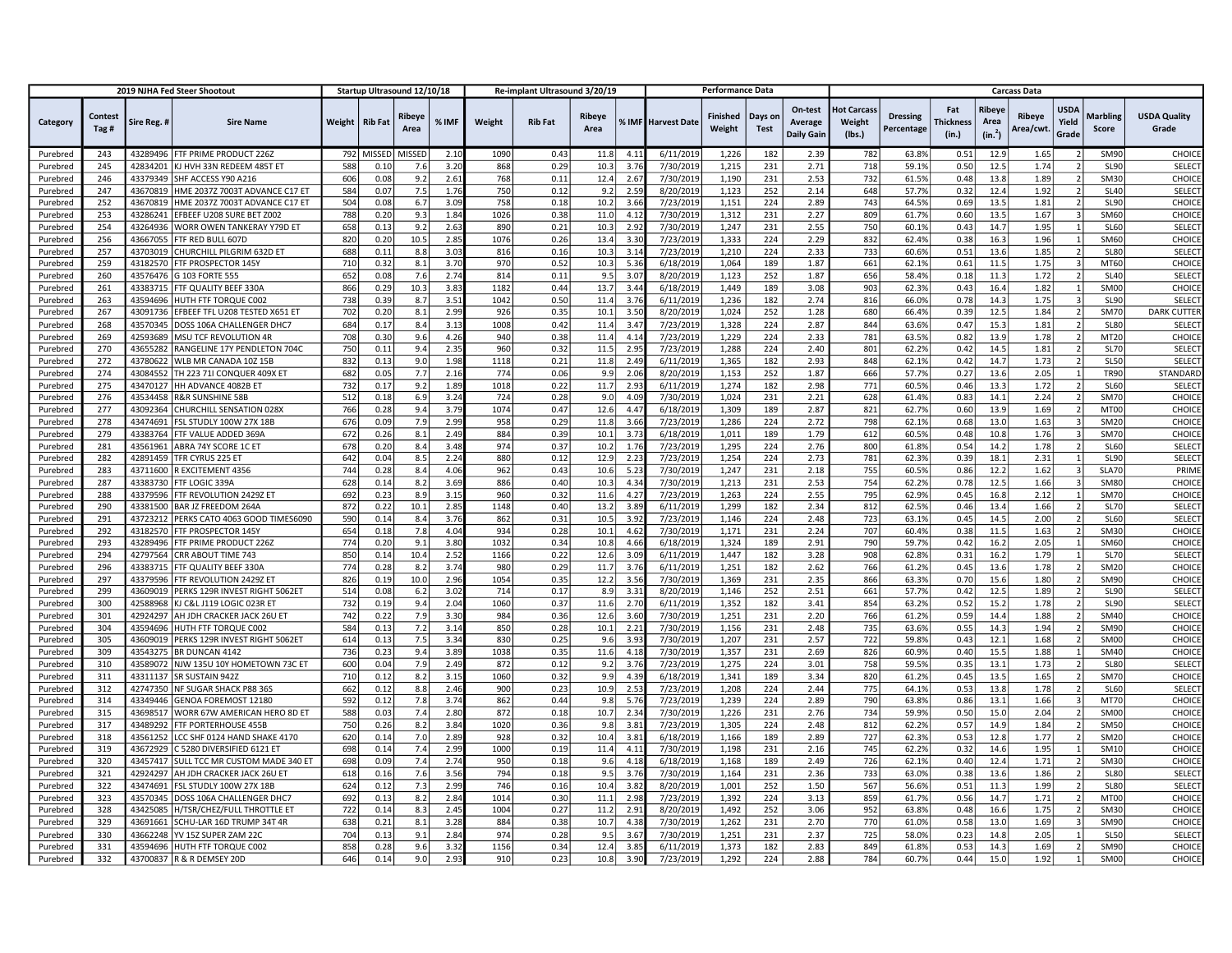|            |                 |             | 2019 NJHA Fed Steer Shootout        |        | Startup Ultrasound 12/10/18 |                |       |        | Re-implant Ultrasound 3/20/19 |                       |      |                    | <b>Performance Data</b>   |                        |                                         |                                        |                               |                           |                                       | <b>Carcass Data</b>       |                               |                          |                              |
|------------|-----------------|-------------|-------------------------------------|--------|-----------------------------|----------------|-------|--------|-------------------------------|-----------------------|------|--------------------|---------------------------|------------------------|-----------------------------------------|----------------------------------------|-------------------------------|---------------------------|---------------------------------------|---------------------------|-------------------------------|--------------------------|------------------------------|
| Category   | Contest<br>Tag# | Sire Reg. # | <b>Sire Name</b>                    | Weight | <b>Rib Fat</b>              | Ribeye<br>Area | % IMF | Weight | <b>Rib Fat</b>                | <b>Ribeye</b><br>Area |      | % IMF Harvest Date | <b>Finished</b><br>Weight | Days on<br><b>Test</b> | On-test<br>Average<br><b>Daily Gain</b> | <b>Hot Carcass</b><br>Weight<br>(Ibs.) | <b>Dressing</b><br>Percentage | Fat<br>Thickness<br>(in.) | Ribeye<br>Area<br>(in. <sup>2</sup> ) | <b>Ribeye</b><br>Area/cwt | <b>USDA</b><br>Yield<br>Grade | <b>Marbling</b><br>Score | <b>USDA Quality</b><br>Grade |
| Purebred   | 333             |             | 43476592 LH TRUSTEZ A616            | 718    | 0.07                        | 8.2            | 2.26  | 1002   | 0.15                          | 10.5                  | 3.3  | 6/18/2019          | 1,339                     | 189                    | 3.29                                    | 810                                    | 60.5%                         | 0.19                      | 14.4                                  | 1.78                      |                               | <b>SL60</b>              | <b>SELECT</b>                |
| Purebred   | 335             |             | 43724674 BR BELLE AIR 6011          | 804    | 0.18                        | 8.8            | 2.3!  | 1074   | 0.50                          | 12.2                  | 3.9  | 6/11/2019          | 1,360                     | 182                    | 3.05                                    | 825                                    | 60.7%                         | 0.55                      | 15.3                                  | 1.86                      |                               | SM10                     | CHOICE                       |
| Purebred   | 336             | 43527067    | CHEZ AA NEXT LEVEL ET               | 728    | 0.38                        | 8.4            | 3.49  | 992    | 0.54                          | 10.9                  | 4.1  | 7/23/2019          | 1,229                     | 224                    | 2.24                                    | 787                                    | 64.0%                         | 0.82                      | 15.3                                  | 1.95                      |                               | SM90                     | CHOICE                       |
| Purebred   | 337             | 43675227    | ABRA 7A PRINCE 19D                  | 762    | 0.19                        | 10.9           | 2.75  | 1066   | 0.30                          | 13.2                  | 3.3  | 7/23/2019          | 1,428                     | 224                    | 2.97                                    | 924                                    | 64.7%                         | 0.43                      | 17.8                                  | 1.92                      |                               | <b>SM20</b>              | CHOICE                       |
| Purebred   | 338             | 43500058    | R LEADER 6964                       | 686    | 0.15                        | 8.2            | 3.02  | 756    | 0.11                          | 10.0                  | 3.2  | 7/30/2019          | 1,130                     | 231                    | 1.92                                    | 690                                    | 61.1%                         | 0.44                      | 12.5                                  | 1.81                      | $\overline{\mathcal{L}}$      | <b>SM40</b>              | CHOICE                       |
| Purebred   | 340             | 43836603    | DM 714 8Y WILLIAM 514C ET           | 574    | 0.10                        | 9.8            | 2.00  | 800    | 0.24                          | 11.6                  | 2.7  | 8/20/2019          | 1,150                     | 252                    | 2.28                                    | 722                                    | 62.8%                         | 0.48                      | 14.9                                  | 2.06                      | $\overline{\phantom{a}}$      | SM10                     | CHOICE                       |
| Purebred   | 341             |             | 43534458 R&R SUNSHINE 58B           | 582    | 0.11                        | 9.0            | 3.02  | 886    | 0.20                          | 10.4                  | 3.6  | 7/23/2019          | 1,218                     | 224                    | 2.84                                    | 760                                    | 62.4%                         | 0.32                      | 14.1                                  | 1.86                      | $\overline{\phantom{a}}$      | MT00                     | CHOICE                       |
| Purebred   | 342             | 43680205    | BIGGS 26U DEPOSIT W25 D24           | 650    | 0.15                        | 9.5            | 2.57  | 976    | 0.31                          | 11.8                  | 3.4  | 7/23/2019          | 1,341                     | 224                    | 3.08                                    | 874                                    | 65.2%                         | 0.54                      | 15.3                                  | 1.75                      | $\mathcal{L}$                 | <b>SM30</b>              | CHOICE                       |
| Purebred   | 344             | 43476592    | LH TRUSTEZ A616                     | 726    | 0.08                        | 9.3            | 1.68  | 1022   | 0.12                          | 11.6                  | 1.8  | 8/20/2019          | 1,419                     | 252                    | 2.75                                    | 830                                    | 58.5%                         | 0.30                      | 14.6                                  | 1.75                      | $\overline{\phantom{a}}$      | <b>SL70</b>              | SELECT                       |
| Purebred   | 346             | 43186342    | CRR 719 CATAPULT 109                | 636    | 0.07                        | 7.5            | 3.30  | 908    | 0.16                          | 9.8                   | 4.0  | 8/20/2019          | 1,392                     | 252                    | 3.00                                    | 865                                    | 62.1%                         | 0.49                      | 12.4                                  | 1.43                      | 3                             | SM10                     | CHOICE                       |
| Purebred   | 354             | 43476592    | LH TRUSTEZ A616                     | 624    | 0.11                        | 8.2            | 2.04  | 930    | 0.25                          | 12.3                  | 2.2  | 7/30/2019          | 1,378                     | 231                    | 3.26                                    | 841                                    | 61.0%                         | 0.28                      | 16.5                                  | 1.96                      | $\mathbf{1}$                  | <b>SL80</b>              | <b>SELECT</b>                |
| Purebred   | 355             | 43692557    | RF 60T WORTH THE WAIT 56D           | 728    | 0.23                        | 8.7            | 3.88  | 1034   | 0.27                          | 11.7                  | 4.0  | 7/30/2019          | 1,355                     | 231                    | 2.72                                    | 835                                    | 61.6%                         | 0.39                      | 14.4                                  | 1.73                      | $\overline{\phantom{a}}$      | <b>SM30</b>              | CHOICE                       |
| Purebred   | 361             | 43594696    | HUTH FTF TORQUE C002                | 792    | 0.32                        | 9.2            | 2.9   | 1164   | 0.43                          | 11.9                  | 3.3  | 6/11/2019          | 1,390                     | 182                    | 3.29                                    | 880                                    | 63.3%                         | 0.66                      | 14.3                                  | 1.62                      | 3                             | <b>SL70</b>              | SELECT                       |
| Purebred   | 363             |             | 43463877 ABRA 0109 MR RED 3B ET     | 698    | 0.31                        | 9.5            | 3.79  | 920    | 0.35                          | 12.2                  | 3.6  | 8/20/2019          | 1,195                     | 252                    | 1.97                                    | 718                                    | 60.1%                         | 0.51                      | 13.4                                  | 1.87                      | $\overline{\mathcal{L}}$      | <b>SM00</b>              | CHOICE                       |
| Commercial | 151             |             |                                     | 788    | 0.21                        | 8.1            | 4.15  | 1080   | 0.39                          | 10.3                  | 4.8  | 6/11/2019          | 1,367                     | 182                    | 3.18                                    | 867                                    | 63.4%                         | 0.55                      | 13.5                                  | 1.56                      | 3                             | <b>MT50</b>              | CHOICE                       |
| Commercia  | 153             |             |                                     | 822    | 0.32                        | 10.9           | 3.83  | 1092   | 0.51                          | 12.0                  | 5.3  | 6/11/2019          | 1,274                     | 182                    | 2.48                                    | 819                                    | 64.3%                         | 0.69                      | 12.4                                  | 1.51                      | 3                             | MD10                     | CHOICE                       |
| Commercia  | 155             |             | 43094146 NJW 98S R117 RIBEYE 88X ET | 614    | 0.16                        | 7.1            | 3.68  | 930    | 0.29                          | 9.0                   | 4.5  | 6/18/2019          | 1,176                     | 189                    | 2.97                                    | 732                                    | 62.3%                         | 0.61                      | 12.2                                  | 1.67                      | $\overline{\mathbf{3}}$       | MT00                     | CHOICE                       |
| Commercia  | 157             |             |                                     | 680    | 0.12                        | 8.8            | 2.88  | 880    | 0.21                          | 10.7                  | 2.8  | 7/30/2019          | 1,257                     | 231                    | 2.50                                    | 786                                    | 62.5%                         | 0.43                      | 14.0                                  | 1.79                      | $\overline{\phantom{a}}$      | <b>SL50</b>              | SELECT                       |
| Commercia  | 158             |             | 43094146 NJW 98S R117 RIBEYE 88X ET | 740    | 0.21                        | 9.1            | 3.8   | 1056   | 0.40                          | 11.3                  | 3.9  | 6/18/2019          | 1,295                     | 189                    | 2.94                                    | 817                                    | 63.1%                         | 0.65                      | 14.6                                  | 1.78                      | $\overline{2}$                | MT80                     | CHOICE                       |
| Commercia  | 159             |             |                                     | 700    | 0.23                        | 8.5            | 3.50  | 1046   | 0.44                          | 11.0                  | 4.8  | 6/11/2019          | 1,274                     | 182                    | 3.15                                    | 807                                    | 63.3%                         | 0.55                      | 13.6                                  | 1.68                      |                               | MT10                     | CHOICE                       |
| Commercial | 161             |             |                                     | 768    | 0.18                        | 8.8            | 3.75  | 1110   | 0.32                          | 12.2                  | 4.6  | 6/11/2019          | 1,329                     | 182                    | 3.08                                    | 826                                    | 62.1%                         | 0.65                      | 12.4                                  | 1.51                      | з                             | <b>MT70</b>              | CHOICE                       |
| Commercia  | 165             |             |                                     | 810    | 0.19                        | 10.3           | 3.40  | 1124   | 0.51                          | 12.8                  | 4.7  | 6/11/2019          | 1,365                     | 182                    | 3.05                                    | 907                                    | 66.4%                         | 0.59                      | 15.6                                  | 1.72                      | 3                             | <b>SM30</b>              | CHOICE                       |
| Commercia  | 173             |             |                                     | 824    | 0.22                        | 9.0            | 2.91  | 1142   | 0.40                          | 11.4                  | 3.6  | 6/11/2019          | 1,407                     | 182                    | 3.20                                    | 886                                    | 63.0%                         | 0.52                      | 13.9                                  | 1.57                      | 3                             | <b>SM00</b>              | CHOICE                       |
| Commercia  | 175             |             |                                     | 664    | 0.29                        | 8.7            | 1.93  | 896    | 0.42                          | 9.7                   | 2.8  | 7/30/2019          | 1,312                     | 231                    | 2.80                                    | 819                                    | 62.4%                         | 0.76                      | 13.0                                  | 1.58                      | 3l                            | <b>SL70</b>              | SELECT                       |
| Commercia  | 177             |             |                                     | 712    | 0.17                        | 9.0            | 3.66  | 1010   | 0.41                          | 11.6                  | 4.4  | 6/11/2019          | 1,282                     | 182                    | 3.13                                    | 828                                    | 64.6%                         | 0.65                      | 14.5                                  | 1.75                      | 3                             | MT80                     | CHOICE                       |
| Commercia  | 178             |             |                                     | 772    | 0.15                        | 8.4            | 3.50  | 1096   | 0.48                          | 11.0                  | 4.6  | 6/11/2019          | 1,295                     | 182                    | 2.87                                    | 814                                    | 62.9%                         | 0.56                      | 14.1                                  | 1.74                      | $\overline{\phantom{a}}$      | <b>SM50</b>              | CHOICE                       |
| Commercial | 181             |             |                                     | 786    | 0.21                        | 9.5            | 3.35  | 1100   | 0.42                          | 10.9                  | 4.6  | 6/11/2019          | 1,287                     | 182                    | 2.75                                    | 826                                    | 64.2%                         | 0.43                      | 16.4                                  | 1.98                      |                               | <b>SM50</b>              | CHOICE                       |
| Commercia  | 185             |             |                                     | 598    | 0.16                        | 7.8            | 2.44  | 878    | 0.35                          | 10.6                  | 2.6  | 7/23/2019          | 1,277                     | 224                    | 3.03                                    | 787                                    | 61.7%                         | 0.62                      | 13.5                                  | 1.71                      | 3                             | <b>SM50</b>              | CHOICE                       |
| Commercia  | 186             |             | 43586388 C MILES 5034 ET            | 544    | 0.06                        | 7.5            | 2.70  | 758    | 0.09                          | 10.3                  | 2.8  | 8/20/2019          | 1,088                     | 252                    | 2.16                                    | 659                                    | 60.6%                         | 0.18                      | 12.6                                  | 1.92                      | 1                             | <b>SL30</b>              | SELECT                       |
| Commercia  | 188             |             | 43586388 C MILES 5034 ET            | 588    | 0.14                        | 7.5            | 2.80  | 820    | 0.22                          | 10.2                  | 3.5  | 7/30/2019          | 1,094                     | 231                    | 2.19                                    | 645                                    | 59.0%                         | 0.45                      | 12.8                                  | 1.98                      | $\overline{\phantom{a}}$      | <b>SL70</b>              | CHOICE                       |
| Commercial | 189             |             |                                     | 624    | 0.10                        | 8.6            | 2.14  | 802    | 0.14                          | 10.0                  | 3.0  | 8/20/2019          | 1,127                     | 252                    | 2.00                                    | 622                                    | 55.2%                         | 0.16                      | 12.2                                  | 1.97                      | 1                             | <b>SL30</b>              | <b>SELECT</b>                |
| Commercia  | 190             |             |                                     | 754    | 0.13                        | 8.6            | 2.5   | 1082   | 0.43                          | 10.4                  | 3.2  | 6/11/2019          | 1,386                     | 182                    | 3.47                                    | 845                                    | 61.0%                         | 0.53                      | 13.9                                  | 1.64                      | $\overline{\mathcal{L}}$      | <b>SL30</b>              | SELECT                       |
| Commercial | 193             |             |                                     | 732    | 0.22                        | 9.1            | 2.94  | 1068   | 0.34                          | 11.8                  | 4.2  | 6/11/2019          | 1,329                     | 182                    | 3.28                                    | 863                                    | 64.9%                         | 0.46                      | 14.8                                  | 1.71                      | $\overline{2}$                | SM10                     | CHOICE                       |
| Commercia  | 196             |             |                                     | 740    | 0.11                        | 9.4            | 3.32  | 1108   | 0.40                          | 11.8                  | 4.4  | 6/11/2019          | 1,432                     | 182                    | 3.80                                    | 916                                    | 64.0%                         | 0.63                      | 14.3                                  | 1.56                      | $\overline{\mathbf{3}}$       | <b>SM70</b>              | CHOICE                       |
| Commercia  | 202             |             |                                     | 762    | 0.15                        | 8.5            | 1.57  | 1006   | 0.24                          | 11.1                  | 2.5  | 6/11/2019          | 1,226                     | 182                    | 2.55                                    | 715                                    | 58.3%                         | 0.44                      | 13.6                                  | 1.90                      | $\overline{\phantom{a}}$      | <b>SL50</b>              | SELECT                       |
| Commercia  | 204             |             | 43586388 C MILES 5034 ET            | 606    | 0.13                        | 7.7            | 2.75  | 906    | 0.26                          | 9.1                   | 3.7  | 7/30/2019          | 1,209                     | 231                    | 2.61                                    | 762                                    | 63.0%                         | 0.40                      | 13.3                                  | 1.75                      | $\overline{2}$                | <b>SL70</b>              | SELECT                       |
| Commercial | 205             |             |                                     | 714    | 0.17                        | 9.1            | 3.84  | 1084   | 0.32                          | 11.0                  | 4.3  | 7/23/2019          | 1,313                     | 224                    | 2.67                                    | 848                                    | 64.6%                         | 0.49                      | 14.6                                  | 1.73                      | $\overline{2}$                | MT30                     | CHOICE                       |
| Commercia  | 212             |             |                                     | 730    | 0.12                        | 9.6            | 2.34  | 1006   | 0.30                          | 12.4                  | 4.2  | 7/23/2019          | 1.440                     | 224                    | 3.17                                    | 913                                    | 63.4%                         | 0.72                      | 15.5                                  | 1.70                      | $\overline{\mathbf{3}}$       | <b>MT50</b>              | CHOICE                       |
| Commercia  | 214             |             |                                     | 742    | 0.21                        | 9.0            | 3.00  | 1040   | 0.44                          | 12.3                  | 3.4  | 6/11/2019          | 1,335                     | 182                    | 3.26                                    | 854                                    | 64.0%                         | 0.67                      | 16.3                                  | 1.91                      |                               | MT60                     | CHOICE                       |
| Commercial | 217             |             |                                     | 766    | 0.21                        | 10.5           | 2.56  | 1048   | 0.27                          | 11.8                  | 3.2  | 6/11/2019          | 1,304                     | 182                    | 2.96                                    | 839                                    | 64.3%                         | 0.60                      | 13.6                                  | 1.62                      | 3                             | <b>SM30</b>              | CHOICE                       |
| Commercia  | 219             |             | 42800895 TH 122 71I VICTOR 719T     | 760    | 0.17                        | 10.5           | 2.78  | 1030   | 0.27                          | 12.2                  | 4.0  | 6/18/2019          | 1,206                     | 189                    | 2.36                                    | 747                                    | 61.9%                         | 0.50                      | 13.2                                  | 1.76                      | $\overline{\phantom{a}}$      | <b>SM60</b>              | CHOICE                       |
| Commercia  | 221             | 43694001    | CRR 169A HOMEGROWN 673              | 724    | 0.27                        | 9.9            | 3.79  | 966    | 0.35                          | 12.1                  | 4.2  | 6/18/2019          | 1,168                     | 189                    | 2.35                                    | 767                                    | 65.7%                         | 0.60                      | 11.7                                  | 1.52                      |                               | <b>SM70</b>              | CHOICE                       |
| Commercial | 244             |             | 43327688 JJW U34 N17 WINDMILL Z1    | 666    | 0.17                        | 8.1            | 3.06  | 902    | 0.20                          | 11.0                  | 3.58 | 6/18/2019          | 1,174                     | 189                    | 2.69                                    | 722                                    | 61.5%                         | 0.42                      | 13.1                                  | 1.81                      | $\overline{2}$                | <b>SL60</b>              | SELECT                       |
| Commercia  | 249             |             |                                     | 736    | 0.05                        | 8.6            | 2.53  | 1066   | 0.28                          | 11.8                  | 4.0  | 6/11/2019          | 1,363                     | 182                    | 3.45                                    | 830                                    | 60.9%                         | 0.42                      | 16.7                                  | 2.01                      | 1 <sup>1</sup>                | <b>SM80</b>              | CHOICE                       |
| Commercia  | 250             |             |                                     | 764    | 0.13                        | 10.1           | 2.71  | 1026   | 0.32                          | 11.6                  | 3.7  | 6/11/2019          | 1,354                     | 182                    | 3.24                                    | 802                                    | 59.2%                         | 0.57                      | 15.6                                  | 1.94                      |                               | <b>SM30</b>              | CHOICE                       |
| Commercia  | 251             |             |                                     | 736    | 0.13                        | 8.3            | 3.21  | 1036   | 0.32                          | 10.9                  | 4.7  | 6/11/2019          | 1,299                     | 182                    | 3.09                                    | 784                                    | 60.4%                         | 0.53                      | 13.3                                  | 1.70                      | $\overline{\phantom{a}}$      | MT60                     | CHOICE                       |
| Commercia  | 258             |             | 43473851 IMR HEIR APPARENT 4028B    | 718    | 0.10                        | 10.6           | 1.21  | 1002   | 0.32                          | 12.6                  | 4.0  | 6/18/2019          | 1,240                     | 189                    | 2.76                                    | 781                                    | 63.0%                         | 0.69                      | 13.8                                  | 1.76                      | $\overline{\mathbf{3}}$       | <b>SM80</b>              | CHOICE                       |
| Commercia  | 262             |             |                                     | 640    | 0.12                        | 7.2            | 3.62  | 982    | 0.27                          | 11.4                  | 4.6  | 6/18/2019          | 1,242                     | 189                    | 3.19                                    | 793                                    | 63.8%                         | 0.42                      | 15.1                                  | 1.90                      |                               | MT40                     | CHOICE                       |
| Commercia  | 264             |             | 43289433 FTF SONORA 211Z            | 682    | 0.18                        | 9.8            | 3.25  | 892    | 0.41                          | 11.1                  | 4.4  | 7/30/2019          | 1,179                     | 231                    | 2.15                                    | 780                                    | 66.2%                         | 0.78                      | 14.2                                  | 1.82                      | 3                             | <b>MT50</b>              | CHOICE                       |
| Commercia  | 265             |             | 43694001 CRR 169A HOMEGROWN 673     | 816    | 0.30                        | 10.4           | 2.61  | 1092   | 0.52                          | 12.5                  | 3.4  | 6/18/2019          | 1,386                     | 189                    | 3.02                                    | 887                                    | 64.0%                         | 0.61                      | 15.7                                  | 1.77                      | $\overline{2}$                | <b>SM50</b>              | CHOICE                       |
| Commercia  | 266             |             |                                     | 678    | 0.16                        | 8.7            | 3.52  | 990    | 0.35                          | 12.0                  | 4.8  | 6/18/2019          | 1,216                     | 189                    | 2.84                                    | 790                                    | 65.0%                         | 0.50                      | 16.2                                  | 2.05                      |                               | <b>SM80</b>              | CHOICE                       |
| Commercial | 271             |             | 43369758 WORR OWEN HARDROCK 06Z     | 846    | 0.15                        | 11.8           | 2.56  | 1186   | 0.31                          | 13.7                  | 4.2  | 6/11/2019          | 1,428                     | 182                    | 3.20                                    | 945                                    | 66.2%                         | 0.54                      | 16.3                                  | 1.73                      |                               | <b>SM40</b>              | CHOICE                       |
| Commercia  | 273             | 43473851    | IMR HEIR APPARENT 4028B             | 652    | 0.11                        | 8.8            | 2.68  | 890    | 0.16                          | 11.3                  | 3.1  | 6/18/2019          | 1,191                     | 189                    | 2.85                                    | 717                                    | 60.2%                         | 0.37                      | 14.6                                  | 2.03                      |                               | <b>SL80</b>              | SELECT                       |
| Commercia  | 280             | 43369758    | <b>WORR OWEN HARDROCK 062</b>       | 872    | 0.22                        | 9.4            | 3.25  | 1280   | 0.62                          | 12.2                  | 5.6  | 6/11/2019          | 1,451                     | 182                    | 3.18                                    | 896                                    | 61.8%                         | 0.91                      | 12.2                                  | 1.36                      | $\overline{A}$                | <b>MT80</b>              | CHOICE                       |
| Commercia  | 285             |             | 43577117 SLEEPY 88X LUCKY 7 509 ET  | 500    | 0.06                        | 6.0            | 2.99  | 796    | 0.16                          | 9.6                   | 3.7  | 8/20/2019          | 1,138                     | 252                    | 2.53                                    | 676                                    | 59.4%                         | 0.33                      | 12.1                                  | 1.79                      |                               | SM00                     | CHOICE                       |
| Commercia  | 286             |             | 43694001 CRR 169A HOMEGROWN 673     | 756    | 0.14                        | 10.0           | 2.33  | 1046   | 0.20                          | 13.0                  | 2.48 | 6/11/2019          | 1,333                     | 182                    | 3.17                                    | 822                                    | 61.7%                         | 0.39                      | 16.3                                  | 1.98                      |                               | <b>SL60</b>              | SELECT                       |
| Commercia  | 289             |             |                                     | 648    | 0.15                        | 7.6            | 2.54  | 918    | 0.35                          | 10.1                  | 3.5  | 7/23/2019          | 1,314                     | 224                    | 2.98                                    | 834                                    | 63.4%                         | 0.53                      | 14.2                                  | 1.71                      | $\overline{\phantom{a}}$      | SM00                     | CHOICE                       |
| Commercial | 298             |             |                                     | 576    | 0.08                        | 6.9            | 3.1   | 920    | 0.32                          | 11.1                  | 4.5  | 6/18/2019          | 1,166                     | 189                    | 3.12                                    | 734                                    | 62.9%                         | 0.59                      | 13.2                                  | 1.80                      | $\overline{2}$                | SM10                     | CHOICE                       |
| Commercial | 302             |             | 43369758 WORR OWEN HARDROCK 06Z     | 846    | 0.22                        | 11.7           | 3.33  | 1124   | 0.46                          | 13.4                  | 4.60 | 6/11/2019          | 1,405                     | 182                    | 3.07                                    | 891                                    | 63.4%                         | 0.77                      | 14.5                                  | 1.63                      | 3                             | MT20                     | CHOICE                       |